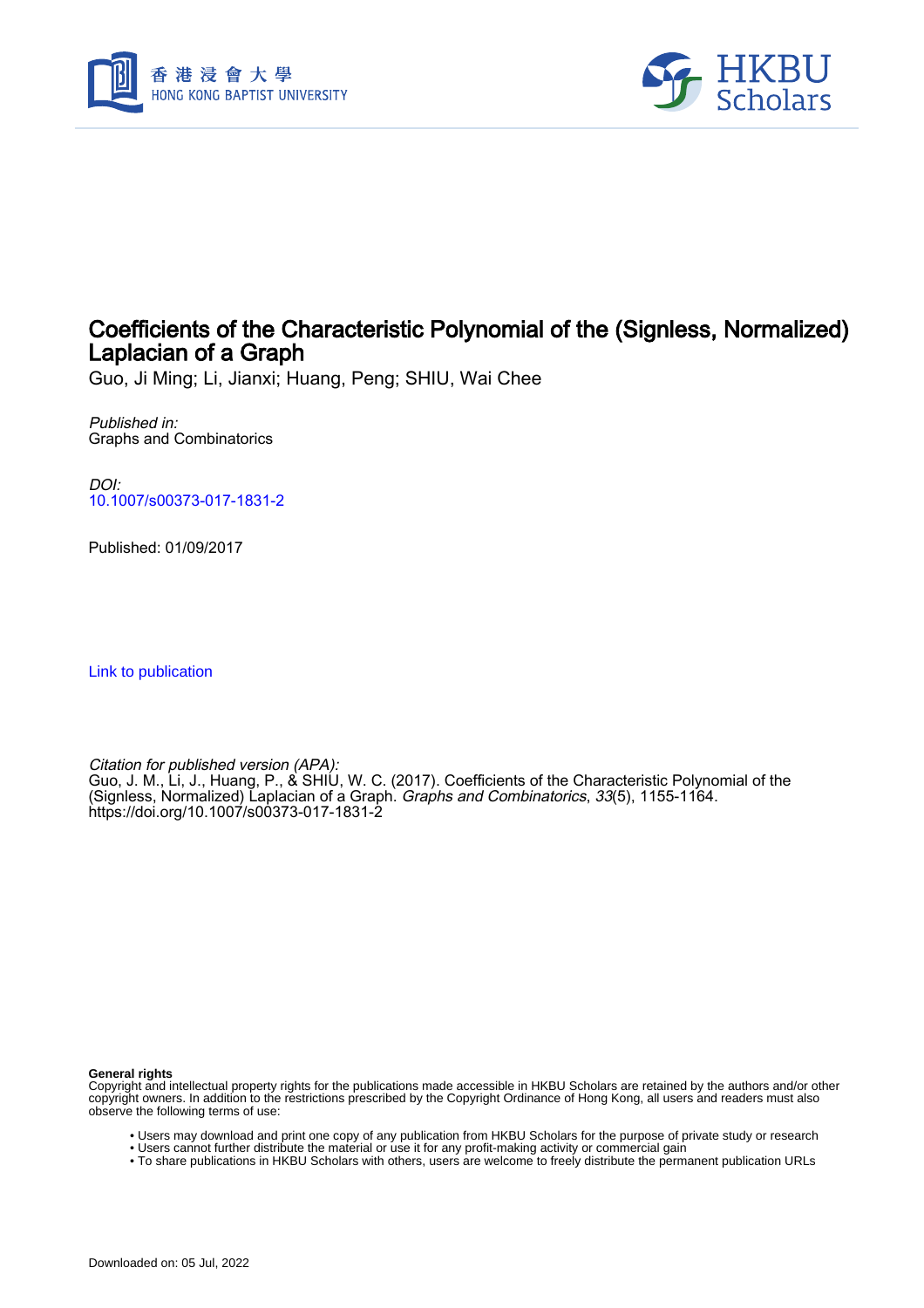# **Coefficients of the characteristic polynomial of the (signless, normalized) Laplacian of a graph***<sup>∗</sup>*

Ji-Ming Guo*<sup>a</sup>†* , Jianxi Li*<sup>b</sup>* , Peng Huang*<sup>c</sup>* , Wai Chee Shiu*<sup>c</sup> <sup>a</sup>*Department of Mathematics,

East China University of Science and Technology, Shanghai, P.R. China *<sup>b</sup>*Department of Mathematics & Information Science, Minnan Normal University, Zhangzhou, Fujian, P.R. China *<sup>c</sup>*Department of Mathematics,

Hong Kong Baptist University, Kowloon Tong, Hong Kong, P.R. China.

#### **Abstract**

In this paper, we give a combinatorial expression for the fifth coefficient of the (signless) Laplacian characteristic polynomial of a graph. The first five normalized Laplacian coefficients are also given.

**Keywords** : (Signless, normalized) Laplacian matrix; (signless, normalized) Laplacian characteristic polynomial; coefficient; graph

**AMS** classification: 05C50; 15A18.

### **1 Introduction**

Let  $G = (V, E)$  be a simple graph with vertex set  $V = \{v_1, \ldots, v_n\}$  and edge set *E*. Let  $d_G(v_i)$ (or simply  $d(v_i)$  or  $d_i$ ) denote the degree of the vertex  $v_i \in V$  ( $i = 1, 2, \ldots, n$ ), and  $D = D(G)$  $diag(d(v_1), d(v_2), \ldots, d(v_n))$  be the diagonal matrix of vertex degrees. The *Laplacian matrix*, the *signless Laplacian matrix* and the *normalized Laplacian matrix* of *G* are defined by  $L(G) = D(G) - A(G)$ ,  $Q(G) = D(G) + A(G)$  and  $\mathcal{L}(G) = D(G)^{-1/2}L(G)D(G)^{-1/2}$  (with the convention that if the degree of v is 0 then  $d(v)^{-1/2} = 0$ , respectively, where  $A(G)$  denotes the adjacency matrix of *G*.

Throughout this paper, Let the *Laplacian characteristic polynomial*, the *signless Laplacian characteristic polynomial* and the *normalized Laplacian characteristic polynomial* of *G* be

$$
\Phi(L(G)) = det(xI - L(G)) = \sum_{i=0}^{n} q_i(G)x^{n-i},
$$

*<sup>∗</sup>*Partially supported by General Research Fund of Hong Kong; Faculty Research Grant of Hong Kong Baptist University; NSF of China(Nos.11371372, 11101358); NSF of Fujian(No.2014J01020); China Postdoctoral Science Foundation(No.2014M551831).

*<sup>†</sup>*Corresponding author; Email addresses: jimingguo@hotmail.com(J.-M. Guo), ptjxli@hotmail.com(J. Li), wcshiu@hkbu.edu.hk(W.C. Shiu)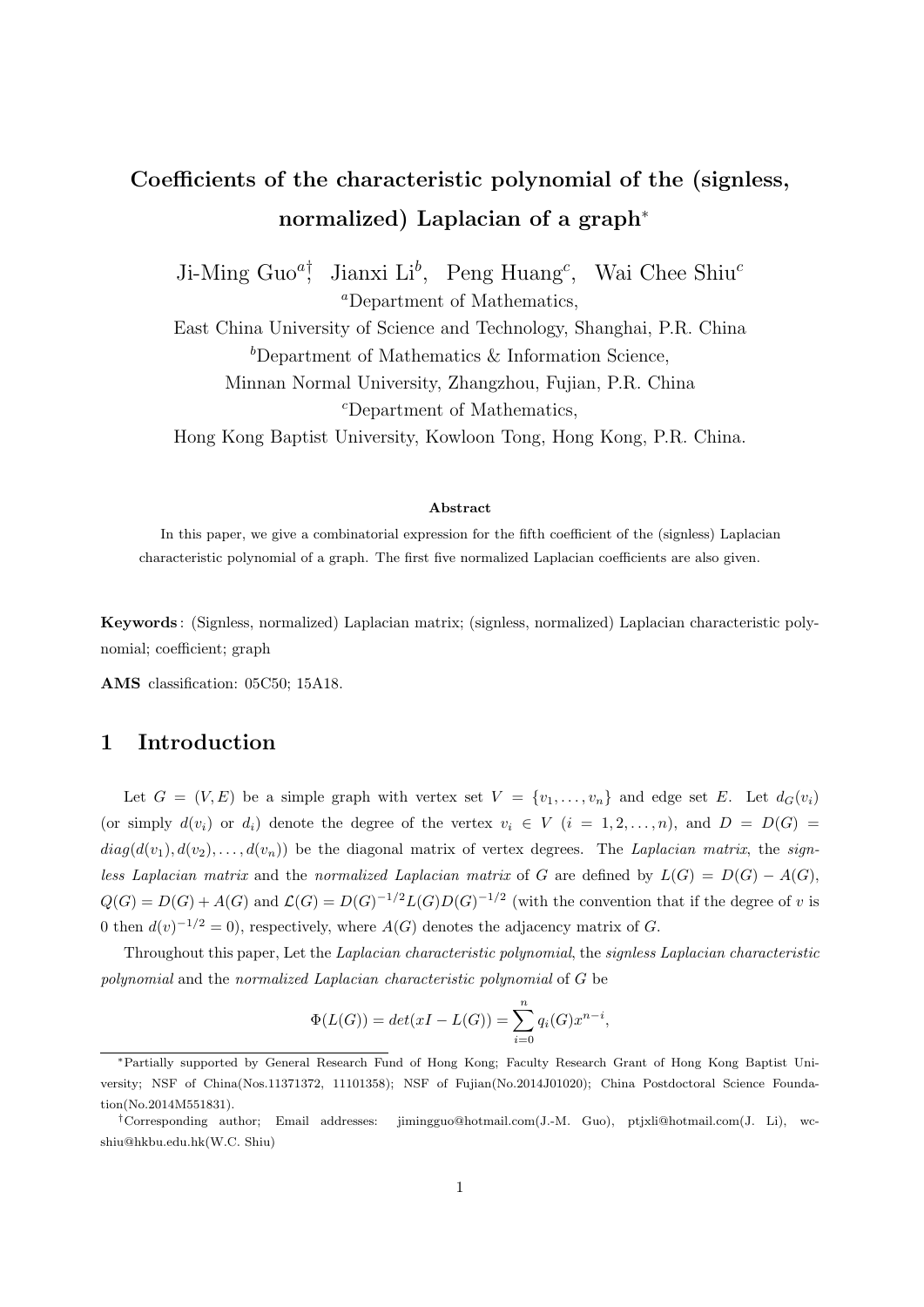and

$$
\Phi(Q(G)) = det(xI - Q(G)) = \sum_{i=0}^{n} p_i(G)x^{n-i},
$$

$$
\Phi(\mathcal{L}(G)) = det(xI - \mathcal{L}(G)) = \sum_{i=0}^{n} r_i(G)x^{n-i},
$$

respectively.

The search for isomorphism invariants has led to consideration of various algebraic properties of the (adjacency, signless Laplacian, normalized Laplacian) matrix of a graph. In particular, interest has focused on the coefficients of the characteristic polynomial of the (adjacency, signless Laplacian, normalized Laplacian) matrix.

Collatz and Sinogowitz [1] investigated the relationship between the coefficients of the characteristic polynomial of the adjacency matrix of a graph and certain subgraphs. In [5], a formula for the coefficients of the characteristic polynomial of the adjacency matrix of an arbitrary digraph was derived and it was shown that the coefficients of the polynomial of a tree count matchings.

In [6], Oliveira et al. gave the formulas for the first four coefficients of the Laplacian characteristic polynomial of a graph. In [2], Cvetkovi´*c* et al. gave the first three coefficients of the signless Laplacian characteristic polynomial of a graph. In [7], Wang et al. gave the fourth coefficient of the signless Laplacian characteristic polynomial of a graph. The coefficients of the (adjacency, signless Laplacian, normalized Laplacian) matrix can be used to distinguish non-isomorphic graphs in some class of graphs. By using the fifth Laplacian coefficient of trees, Lepović and Gutman [4] proved that no starlike trees are cospectral. The (signless) Laplacian coefficients were used to discuss the (signless) Laplacian spectral characterizations of two kind of graphs:*∞*-graphs and 3-rose graphs [8, 9]. In this paper, we give the fifth coefficient of the Laplacian characteristic polynomial and the signless Laplacian characteristic polynomial and the first five coefficients of the normalized Laplacian characteristic polynomial of a graph, respectively.

### **2 The Laplacian coefficient**

Laplacian coefficients can be expressed in terms of subtree structures of *G* by the following result of Kelmans [3].

**Theorem 2.1** ([3]) Let F be a spanning forest of G with components  $T_i$ ,  $i = 1, 2, \dots, k$ , having  $n_i$  vertices *each, and let*  $\gamma(F) = \prod_{i=1}^{k} n_i$ *. The Laplacian coefficient*  $q_{n-k}$  *of a graph G is given by* 

$$
(-1)^{n-k}q_{n-k} = \sum_{F \in \mathscr{F}_k} \gamma(F),
$$

*where*  $\mathscr{F}_k$  *is the set of all spanning forests of G with exactly k components.* 

Let  $A^k = (a_{ij}^{(k)})$ , where  $A = (a_{ij})$  is the adjacency matrix of a connected graph *G*. It is a well-known fact in graph theory that  $a_{ij}^{(k)}$  is the number of walks from  $v_i$  to  $v_j$  with length  $k$  of  $G$ . By using Theorem 2.1, it is easy to see that  $q_0(G) = 1$ ,  $q_1(G) = -2m$ , where *m* is the number of edges of *G*. Furthermore, Oliveira et al. [6] gave the third and the fourth Laplacian coefficients, as follows: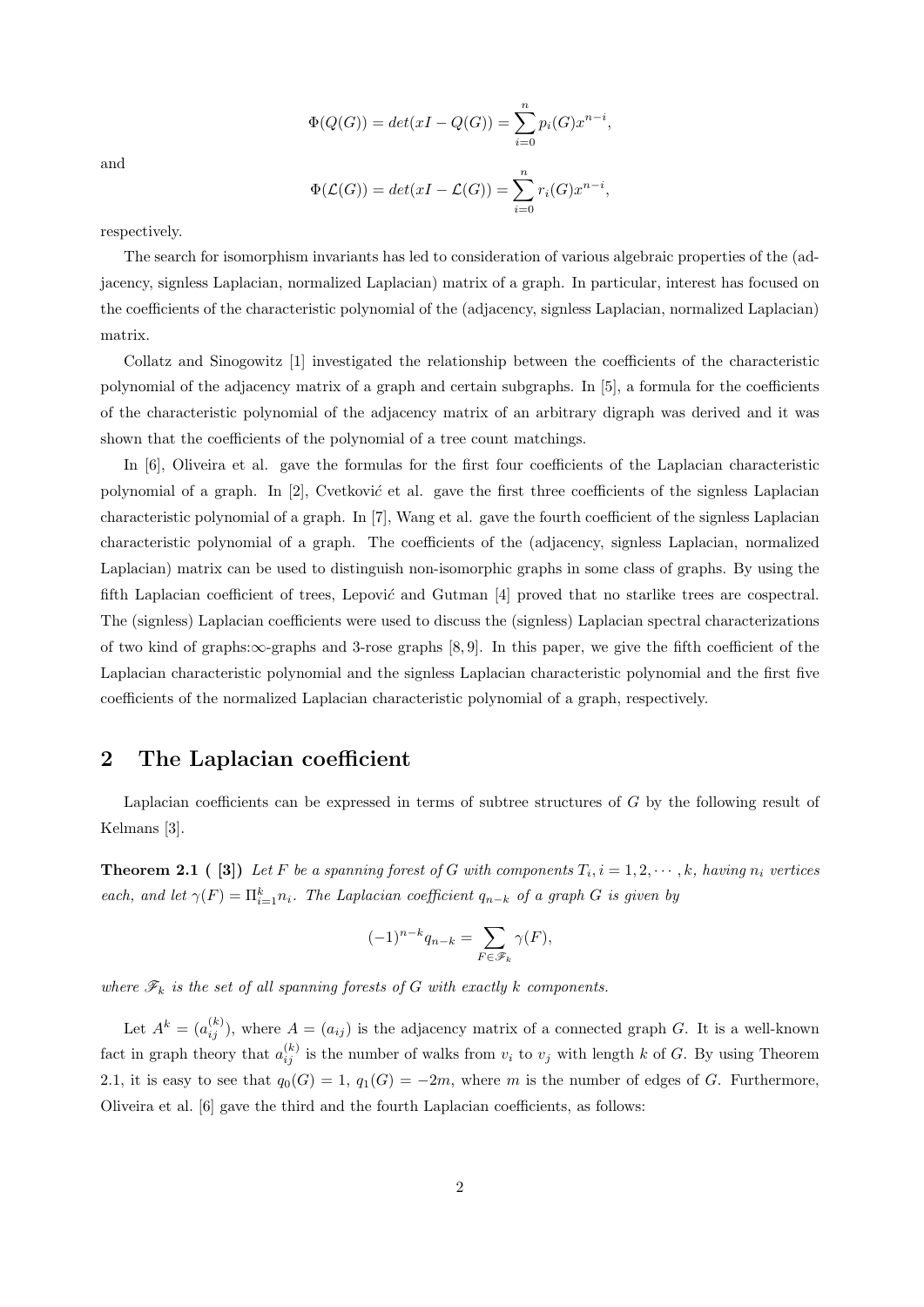**Theorem 2.2** [6] Let G be a simple graph with *n* vertices and *m* edges and let  $d = (d_1, d_2, \dots, d_n)$  be its *degree sequence. Then*

$$
q_2(G) = 2m^2 - m - \frac{1}{2} \sum_{i=1}^n d_i^2;
$$
  

$$
q_3(G) = \frac{1}{3} [-4m^3 + 6m^2 + 3(m-1) \sum_{i=1}^n d_i^2 - \sum_{i=1}^n d_i^3 + tr(A^3)],
$$

*where A is the adjacency matrix of G.*

Note that  $tr(A^3) = 6n_3(G)$ , where  $n_3(G)$  is the number of  $C_3$ , a cycle with length 3, in *G*. Thus from Theorem 2.2, we also have

$$
q_3(G) = \frac{1}{3}[-4m^3 + 6m^2 + (3m - 1)\sum_{i=1}^n d_i^2 - \sum_{i=1}^n d_i^3 + 6n_3(G)].
$$
\n(2.1)

We define an  $H_2$ -spanning forest in G as a spanning graph with only one component isomorphic to  $P_3$ and  $(n-3)$  components isomorphic to  $K_1$ . Just as Oliveira et al. pointed that in order to find the third Laplacian coefficient, all one needs to do is to count the number of  $H_2$ -spanning forests in *G*. On the other hand, determining  $q_3(G)$  is not that easy [6]. In order to obtain the fifth Laplacian coefficient, we need the following:

**Lemma 2.3** *[10] Let*  $B = (b_{ij})$  *be a matrix with characteristic polynomial* 

$$
\Phi(B) = det(xI - B) = x^{n} + \sum_{i=1}^{n} a_{i}x^{n-i}.
$$

Let  $s_k = tr(B^k)$ . Then the coefficients of  $\Phi(B)$  satisfy the following:

 $a_1 = -s_1$  and  $ka_k = -s_k - a_1s_{k-1} - a_2s_{k-2} - \cdots - a_{k-1}s_1$ ,  $(k = 2, 3, \cdots, n)$ .

**Lemma 2.4** Let  $A = (a_{ij})$  and  $B = (b_{ij})$  be two  $n \times n$  symmetric real matrices and  $C = diag(c_1, c_2, \ldots, c_n)$ *be the real diagonal matrix. Then we have*

$$
tr(ACB) = tr(CAB).
$$

**Proof.** By direct computation, it is easy to see that

$$
tr(ACB) = \sum_{i=1}^{n} \sum_{k=1}^{n} a_{ik} c_k b_{ki} = \sum_{i=1}^{n} c_i \sum_{k=1}^{n} a_{ki} b_{ik}
$$

and

$$
tr(CAB) = \sum_{i=1}^{n} c_i \sum_{k=1}^{n} a_{ik} b_{ki}.
$$

Note that  $A = A^T$  and  $B = B^T$ . The result follows.

In the following, we will give a simpler proof of Theorem 2.2. Furthermore, we will give the fifth Laplacian coefficient.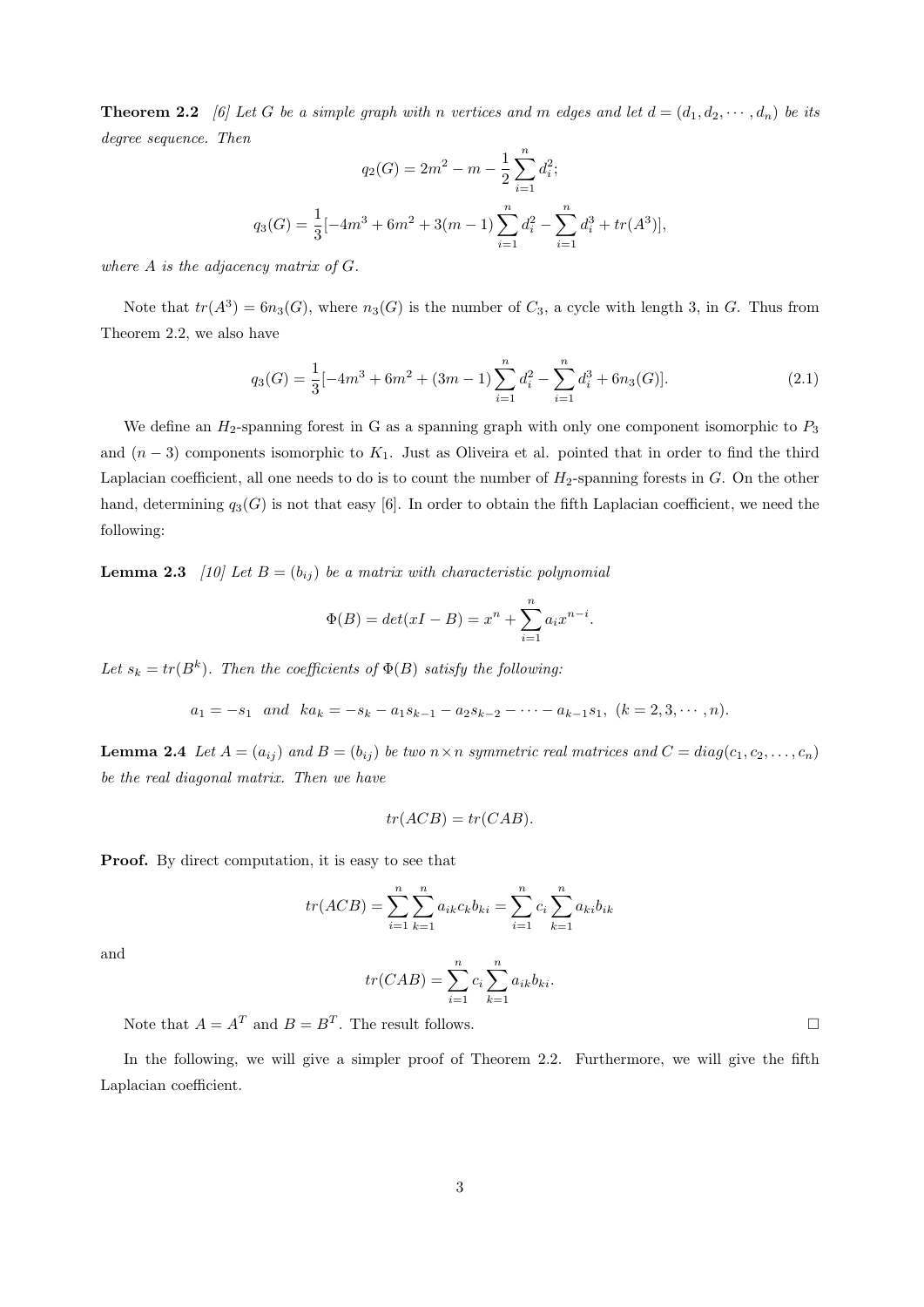**Theorem 2.5** Let G be a simple graph with *n* vertices and *m* edges and let  $d = (d_1, d_2, \dots, d_n)$  be its *degree sequence. Then the fifth Laplacian coefficient*

$$
q_4(G) = -\frac{1}{4} \sum_{i=1}^n d_i^4 + \left(\frac{2m}{3} - 1\right) \sum_{i=1}^n d_i^3 + \frac{1}{8} \left(\sum_{i=1}^n d_i^2\right)^2 - \frac{1}{2} (2m^2 - 5m + 1) \sum_{i=1}^n d_i^2 - \sum_{v_i v_j \in E(G)} d_i d_j
$$
  
+ 
$$
2 \sum_{i=1}^n d_i t_3(v_i) - 2n_4(G) - 4mn_3(G) + \frac{2}{3}m^4 - 2m^3 + \frac{1}{2}m^2 + \frac{1}{2}m,
$$
 (2.2)

*where*  $t_3(v_i)$  *denotes the number of*  $C_3$  *of*  $G$  *through the vertex*  $v_i$  *and*  $n_4(G)$  *is the number of*  $C_4$ *, a cycle with length 4, in G.*

**Proof.** Let  $s_k = tr(L^k(G))$  in Lemma 2.3. It is easy to see that  $s_1 = 2m$ . From Lemma 2.3, we have  $q_1(G) = -2m$ . By direct calculation, we have

$$
(D - A)^2 = D^2 - DA - AD + A^2;
$$
\n(2.3)

$$
(D - A)3 = D3 - D2A - DAD - AD2 + DA2 + ADA + A2D - A3; \t(2.4)
$$

$$
(D - A)4 = D4 – D3A – D2AD – DAD2 + D2A2 + DA2D + DADA – DA3
$$

$$
-AD3 + AD2A + ADAD - ADA2 + A2D2 - A2DA - A3D + A4.
$$
 (2.5)

Since

$$
tr(D^2) = \sum_{i=1}^n d_i^2, tr(DA) = tr(AD) = 0, tr(A^2) = \sum_{i=1}^n d_i = 2m,
$$

from Eq. (2.3), we have  $s_2 = \sum_{i=1}^n d_i^2 + 2m$ . From Lemma 2.3, we have

$$
q_2(G) = 2m^2 - m - \frac{1}{2} \sum_{i=1}^n d_i^2.
$$

From Lemma 2.4 and by simple computation, we have

$$
tr(D3) = \sum_{i=1}^{n} d_i3,
$$
  
\n
$$
tr(D2A) = tr(DAD) = tr(AD2) = 0,
$$
  
\n
$$
tr(DA2) = tr(A2D) = tr(ADA) = \sum_{i=1}^{n} d_i2,
$$
  
\n
$$
tr(A3) = 6n3(G).
$$

From Eq. (2.4), we have  $s_3 = \sum_{i=1}^n d_i^3 + 3 \sum_{i=1}^n d_i^2 - 6n_3(G)$ . From Lemma 2.3, Eq. (2.1) holds.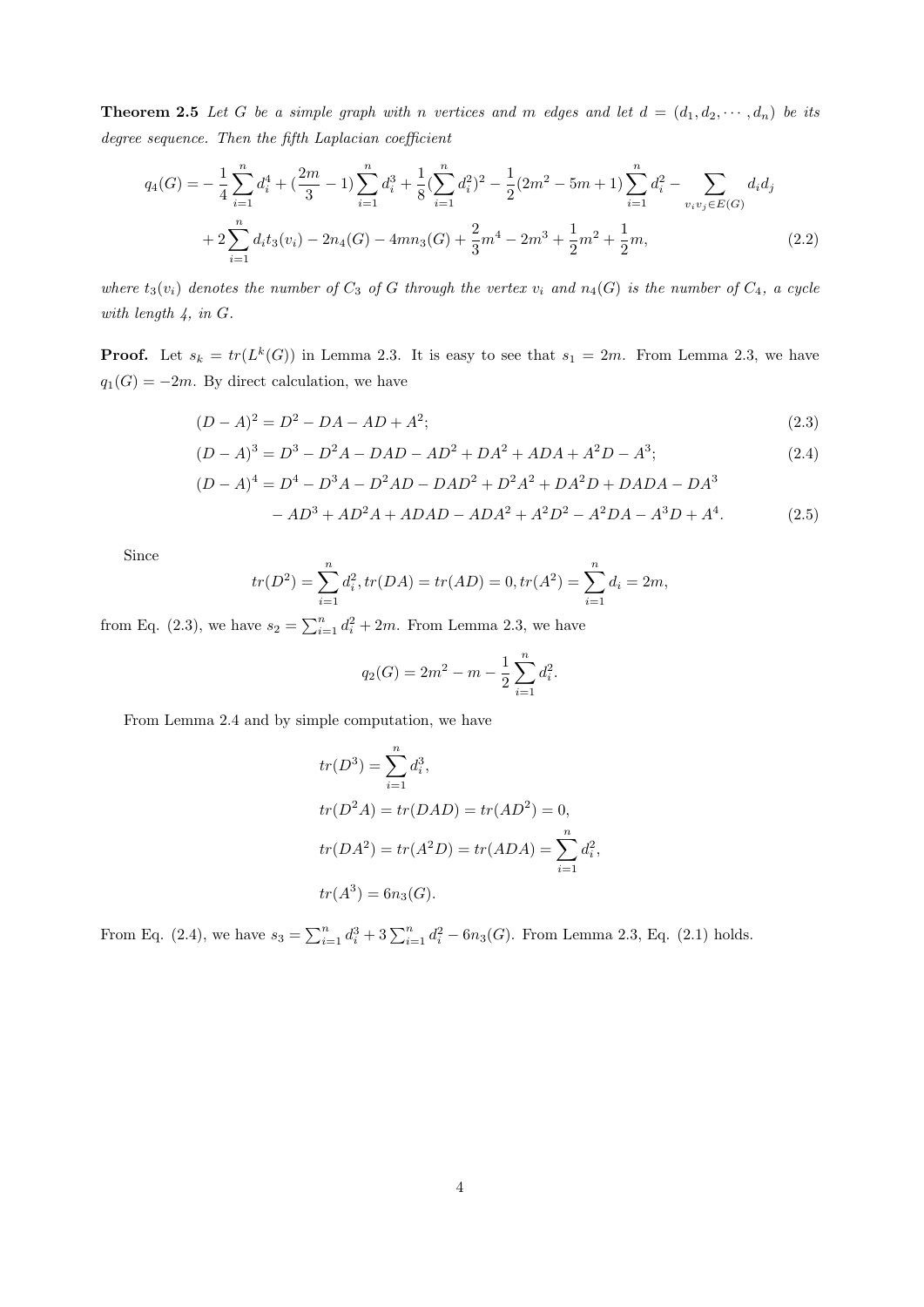Similarly, we have

$$
tr(D^4) = \sum_{i=1}^n d_i^4,
$$
  
\n
$$
tr(D^3A) = tr(D^2AD) = tr(DAD^2) = tr(AD^3) = 0,
$$
  
\n
$$
tr(D^2A^2) = tr(DA^2D) = tr(AD^2A) = tr(A^2D^2) = \sum_{i=1}^n d_i^3,
$$
  
\n
$$
tr(DADA) = tr(ADAD) = 2 \sum_{v_iv_j \in E(G)} d_i d_j,
$$
  
\n
$$
tr(DA^3) = tr(ADA^2) = tr(A^2DA) = tr(A^3D) = 2 \sum_{v_i \in V(G)} d_i t_3(v_i),
$$
  
\n
$$
tr(A^4) = 8n_4(G) + 2 \sum_{i=1}^n d_i^2 - 2m.
$$

From Eq. (2.5), we have

$$
s_4 = \sum_{i=1}^n d_i^4 + 4 \sum_{i=1}^n d_i^3 + 4 \sum_{v_i v_j \in E(G)} d_i d_j - 8 \sum_{v_i \in V(G)} d_i t_3(v_i) + 8n_4(G) + 2 \sum_{i=1}^n d_i^2 - 2m.
$$

From Lemma 2.3, we find that Eq. (2.2) holds.

#### **3 The signless Laplacian coefficient**

A *T U*-subgraph of a graph *G* is a spanning subgraph whose components are trees or odd-unicyclic graphs. If *H* is a  $TU$ -subgraph of *G* consisting of *c* unicyclic graphs and trees  $T_1, T_2, \cdots, T_s$ , then we define the quantity  $W(H) = 4<sup>c</sup> \prod_{i=1}^{s} (1 + |E(T_i)|)$  as the weight of *H*. In [2], Cvetkovic et al. expressed the signless Laplacian coefficients by the weights of *TU*-graphs of *G*, and they proved the following result.

**Theorem 3.1 (**[2]) Let  $\aleph_i$  be the set of all TU-subgraph of G with *i* edges. Then, for each  $1 \leq i \leq n$ ,

$$
p_i(G) = \sum_{H \in \aleph_i} (-1)^i W(H).
$$

By using the above result, Cvetković et al. and Wang et al. gave the first three and the fourth signless Laplacian coefficients of a graph, respectively. Their results are as follows.

**Theorem 3.2** [2] Let G be a simple graph with *n* vertices and *m* edges and let  $d = (d_1, d_2, \dots, d_n)$  be its *degree sequence. Then*

$$
p_0(G) = 1
$$
,  $p_1(G) = -2m$ ,  $p_2(G) = 2m^2 - m - \frac{1}{2} \sum_{i=1}^{n} d_i^2$ ;

**Theorem 3.3** [7] Let G be a simple graph with *n* vertices and *m* edges and let  $d = (d_1, d_2, \dots, d_n)$  be its *degree sequence. Then*

$$
p_3(G) = \frac{1}{3}[-4m^3 + 6m^2 + 3(m-1)\sum_{i=1}^n d_i^2 - \sum_{i=1}^n d_i^3 - 6n_3(G)].
$$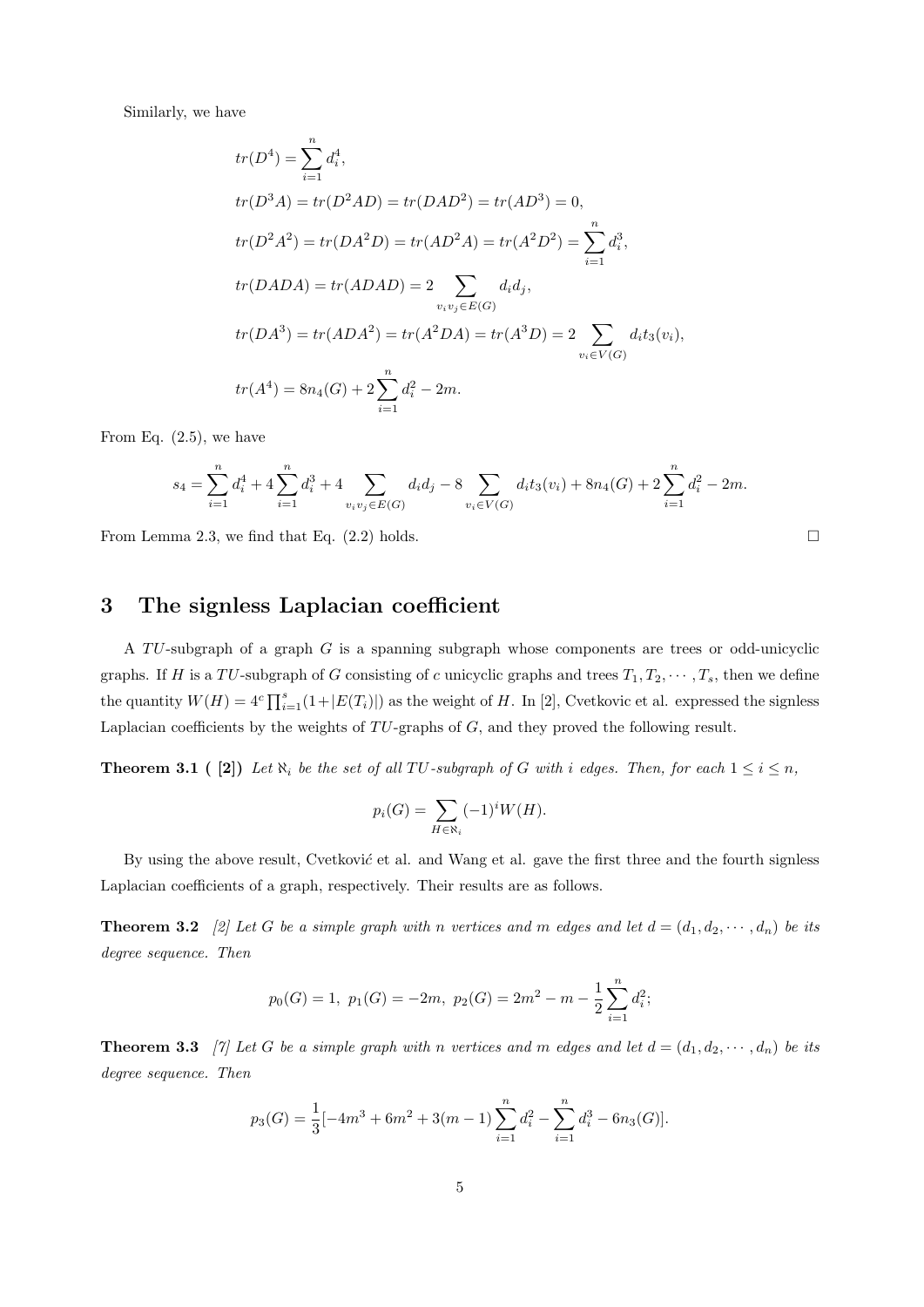In the following, we will give a simpler proof of Theorems 3.2 and 3.3. Furthermore, we will give the fifth signless Laplacian coefficient.

**Theorem 3.4** Let G be a simple graph with *n* vertices and *m* edges and let  $d = (d_1, d_2, \dots, d_n)$  be its *degree sequence. Then the fifth signless Laplacian coefficient*

$$
p_4(G) = -\frac{1}{4} \sum_{i=1}^n d_i^4 + \left(\frac{2m}{3} - 1\right) \sum_{i=1}^n d_i^3 + \frac{1}{8} \left(\sum_{i=1}^n d_i^2\right)^2 - \frac{1}{2} (2m^2 - 5m + 1) \sum_{i=1}^n d_i^2 - \sum_{v_i v_j \in E(G)} d_i d_j
$$
  

$$
-2 \sum_{i=1}^n d_i t_3(v_i) - 2n_4(G) + 4mn_3(G) + \frac{2}{3}m^4 - 2m^3 + \frac{1}{2}m^2 + \frac{1}{2}m.
$$
 (3.6)

**Proof.** Let  $s_k = tr(Q^k(G))$  in Lemma 2.3. By direct calculation, we have

$$
(D + A)2 = D2 + DA + AD + A2;(D + A)3 = D3 + D2A + DAD + DA2 + AD2 + ADA + A2D + A3;(D + A)4 = D4 + D3A + D2AD + DAD2 + D2A2 + DADA + DA2D + DA3 + AD3 + AD2A + ADAD + ADA2 + A2D2 + A2DA + A3D + A4.
$$

From the proof of Theorem 2.5, we have  $s_1 = 2m$ ,  $s_2 = \sum_{i=1}^n d_i^2 + 2m$ ,  $s_3 = \sum_{i=1}^n d_i^3 + 3 \sum_{i=1}^n d_i^2 + 6n_3(G)$ ,  $s_4 = \sum_{i=1}^n d_i^4 + 4 \sum_{i=1}^n d_i^3 + 4 \sum_{v_i v_j \in E(G)} d_i d_j + 8 \sum_{v_i \in V(G)} d_i t_3(v_i) + 8n_4(G) + 2 \sum_{i=1}^n d_i^2 - 2m.$ 

From Lemma 2.3, we have  $p_1 = -2m$ ,  $p_2(G) = 2m^2 - m - \frac{1}{2}\sum_{i=1}^n d_i^2$ ,  $p_3(G) = \frac{1}{3}[-4m^3 + 6m^2 + 3(m -$ 1) $\sum_{i=1}^{n} d_i^2 - \sum_{i=1}^{n} d_i^3 - 6n_3(G)$  and Eq. (3.6).

#### **4 The normalized Laplacian coefficient**

Suppose that  $Z = v_1v_2\cdots v_iv_1$  is a cycle of G. Let  $d_G(Z) = \prod_{i=1}^l d(v_i)$  or simply  $d_Z = \prod_{i=1}^l d(v_i)$  if G is clear from the context. In the following, we will give the first five normalized Laplacian coefficients.

**Theorem 4.1** Let G be a simple graph with *n* vertices and *m* edges and let  $d = (d_1, d_2, \dots, d_n)$  be its *degree sequence. Then the first five normalized Laplacian coefficients are as follows*

$$
r_{0}(G) = 1,
$$
  
\n
$$
r_{1}(G) = -n,
$$
  
\n
$$
r_{2}(G) = \frac{n(n-1)}{2} - \sum_{v_{i}v_{j} \in E(G)} \frac{1}{d_{i}d_{j}},
$$
  
\n
$$
r_{3}(G) = \frac{n(n-1)(2-n)}{6} + (n-2) \sum_{v_{i}v_{j} \in E(G)} \frac{1}{d_{i}d_{j}} + 2 \sum_{Z \in \Theta_{3}} \frac{1}{d_{Z}},
$$
  
\n
$$
r_{4}(G) = \frac{n(n-1)(n-2)(n-3)}{24} - \frac{(n-2)(n-3)}{2} \sum_{v_{i}v_{j} \in E(G)} \frac{1}{d_{i}d_{j}} - (2n-6) \sum_{Z \in \Theta_{3}} \frac{1}{d_{Z}} - \frac{1}{2} \sum_{i=1}^{n} \frac{1}{d_{i}^{2}} (\sum_{v_{i}v_{j} \in E(G)} \frac{1}{d_{i}})^{2} - 2 \sum_{Z \in \Theta_{4}} \frac{1}{d_{Z}} + \frac{1}{2} \sum_{v_{i}v_{j} \in E(G)} \frac{1}{d_{i}^{2}d_{j}^{2}} + \frac{1}{2} (\sum_{v_{i}v_{j} \in E(G)} \frac{1}{d_{i}d_{j}})^{2},
$$
\n(4.7)

*where*  $\Theta_3$  *and*  $\Theta_4$  *are the sets of 3-cycles and 4-cycles in G, respectively.*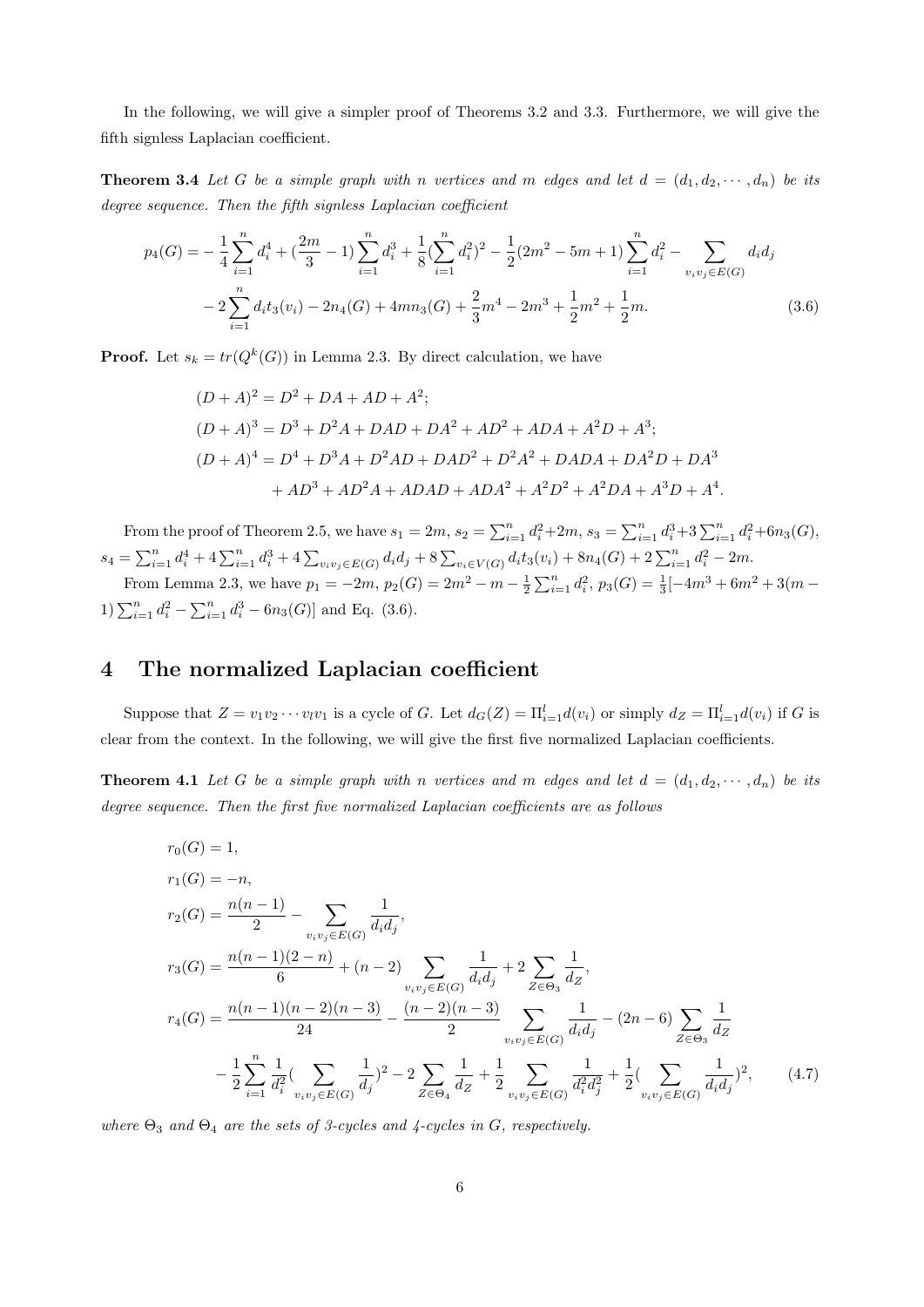**Proof.** It is obvious that  $r_0 = 1$ . Let  $s_k = tr(\mathcal{L}^k(G))$  in Lemma 2.3. By direct calculation, we have

$$
(D^{-1/2}LD^{-1/2})^2 = D^{-1/2}(D - 2A + AD^{-1}A)D^{-1/2};
$$
\n(4.8)

$$
(D^{-1/2}LD^{-1/2})^3 = D^{-1/2}(D - 3A + 3AD^{-1}A - AD^{-1}AD^{-1}A)D^{-1/2};
$$
\n(4.9)

$$
(D^{-1/2}L(G)D^{-1/2})^4 = D^{-1/2}(D - 4A + 6AD^{-1}A - 4AD^{-1}AD^{-1}A
$$

$$
+ AD^{-1}AD^{-1}AD^{-1}A)D^{-1/2}.
$$
(4.10)

*.*

Since

$$
tr(D^{-1/2}DD^{-1/2}) = n,
$$
  
\n
$$
tr(D^{-1/2}AD^{-1/2}) = 0,
$$
  
\n
$$
tr(D^{-1/2}AD^{-1}AD^{-1/2}) = 2 \sum_{v_iv_j \in E(G)} \frac{1}{d_i d_j},
$$

from Eq. (4.8), we have

$$
s_1 = n, s_2 = n + 2 \sum_{v_i v_j \in E(G)} \frac{1}{d_i d_j}.
$$

From Lemma 2.3, we have

$$
r_1 = -n, r_2(G) = \frac{n(n-1)}{2} - \sum_{v_i v_j \in E(G)} \frac{1}{d_i d_j}
$$

Since

$$
tr(D^{-1/2}AD^{-1}AD^{-1}AD^{-1/2})=\sum_{i=1}^n\frac{1}{d_i}\sum_{j=1}^n(\sum_{k=1}^n\frac{a_{ik}a_{kj}}{d_k})\frac{a_{ji}}{d_j}=6\sum_{Z\in\Theta_3}\frac{1}{d_Z},
$$

from Eq.  $(4.9)$ , we have

$$
s_3 = n + 6 \sum_{v_i v_j \in E(G)} \frac{1}{d_i d_j} - 6 \sum_{Z \in \Theta_3} \frac{1}{d_Z}.
$$

From Lemma 2.3, we have

$$
r_3(G) = \frac{n(n-1)(2-n)}{6} + (n-2) \sum_{v_iv_j \in E(G)} \frac{1}{d_i d_j} + 2 \sum_{Z \in \Theta_3} \frac{1}{d_Z}.
$$

Since

$$
tr(D^{-1/2}AD^{-1}AD^{-1}AD^{-1}AD^{-1/2})
$$
  
= 
$$
\sum_{i=1}^{n} \frac{1}{d_i} \sum_{j=1}^{n} \frac{1}{d_j} (\sum_{k=1}^{n} \frac{a_{ik}a_{kj}}{d_k})^2
$$
  
= 
$$
2 \sum_{i=1}^{n} \frac{1}{d_i^2} (\sum_{v_iv_j \in E(G)} \frac{1}{d_j})^2 + 8 \sum_{Z \in \Theta_4} \frac{1}{d_Z} - 2 \sum_{v_iv_j \in E(G)} \frac{1}{d_i^2 d_j^2},
$$

from Eq.  $(4.10)$ , we have

$$
s_4 = n + 12 \sum_{v_iv_j \in E(G)} \frac{1}{d_id_j} - 24 \sum_{Z \in \Theta_3} \frac{1}{d_Z} + 2 \sum_{i=1}^n \frac{1}{d_i^2} (\sum_{v_iv_j \in E(G)} \frac{1}{d_j})^2 + 8 \sum_{Z \in \Theta_4} \frac{1}{d_Z} - 2 \sum_{v_iv_j \in E(G)} \frac{1}{d_i^2 d_j^2}.
$$

From Lemma 2.3, we have Eq.  $(4.7)$  holds.